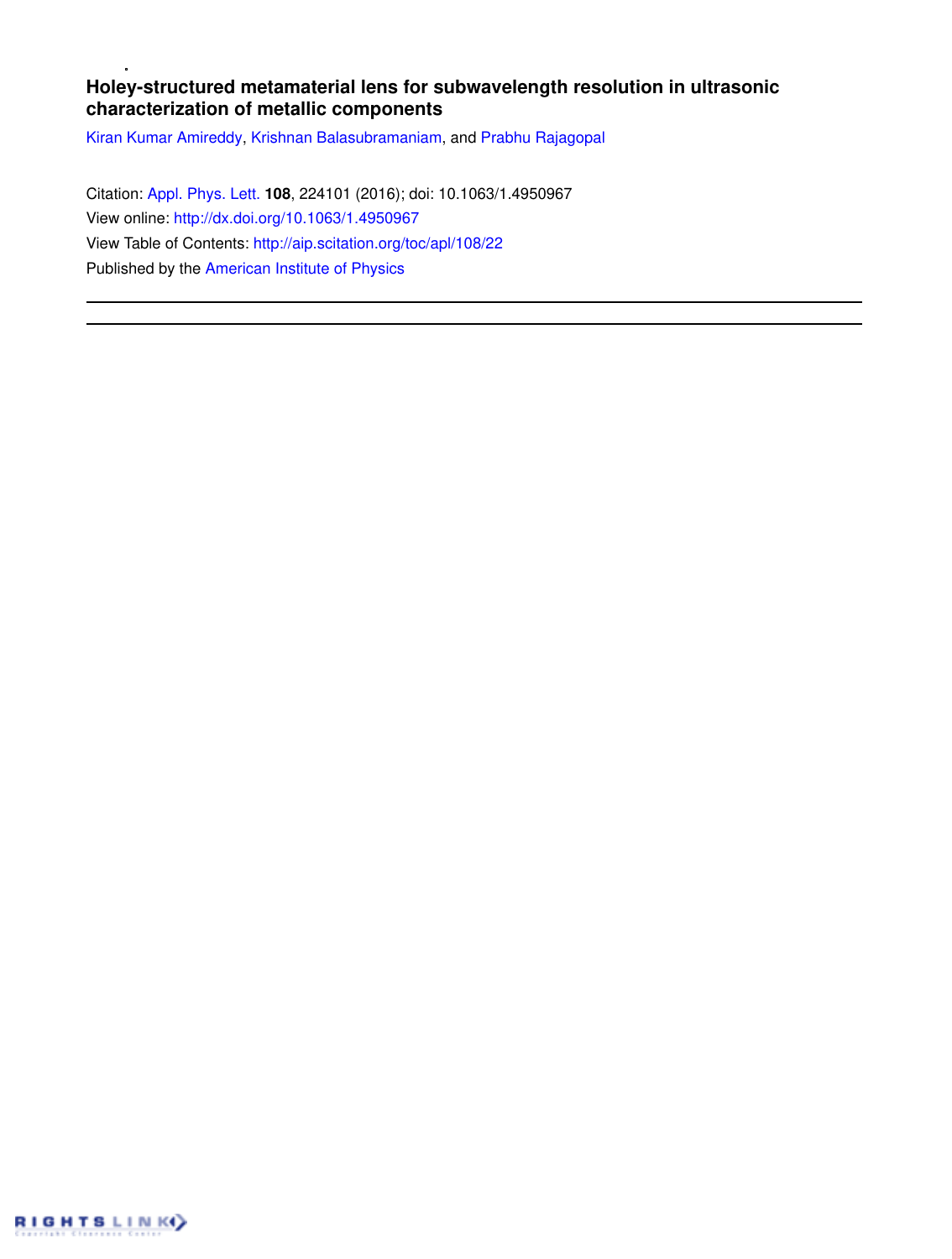

## Holey-structured metamaterial lens for subwavelength resolution in ultrasonic characterization of metallic components

Kiran Kumar Amireddy, Krishnan Balasubramaniam, and Prabhu Rajagopal<sup>a)</sup>

*Centre for Nondestructive Evaluation, Department of Mechanical Engineering, Indian Institute of Technology-Madras, Chennai 600036, Tamil Nadu, India*

(Received 29 March 2016; accepted 5 May 2016; published online 1 June 2016)

This paper presents the implementation of holey structured metamaterial lens for ultrasonic characterization of subwavelength subsurface defects in metallic components. Experimental results are presented, demonstrating ultrasound-based resolution of side drilled through-holes spaced  $(\lambda/5)$ in an aluminum block. Numerical simulation is then used to investigate the parameters that can help improve the resolution performance of the metamaterial lens, particularly, the addition of endconditions. This work has important implications for higher resolution ultrasonic imaging in the context of practical non-destructive imaging and non-invasive material diagnostics. *Published by AIP Publishing.* [http://dx.doi.org/10.1063/1.4950967]

Ultrasonic imaging is widely used in non-invasive diagnostics, non-destructive evaluation (NDE), and characterization of materials due to the better attenuation features and reduced risk of radiation effects compared to other techniques.<sup>1</sup> Scattering effects limit the best possible resolution of a given imaging system to half the wavelength of the underlying wave mode or type used.<sup>2</sup> Imaging resolution below the diffraction limit requires extraction of evanescent waves which carry information about fine features but vanish exponentially in all natural materials away from the source.<sup>2,3</sup> To amplify the decaying evanescent waves, a hypothetical assumption is that the supporting medium should have a negative refractive index. In the last decade, extensive research has revealed the possibility of overcoming the diffraction limit by using negative indexed media, super-lenses, manmade electromagnetic,  $4-6$  and sonic<sup>7-10</sup> metamaterial concepts. Such methods have also recently been extended to the acoustic wave regime through various approaches.

Time-reversal techniques, $11,12$  super resolution algorithms,  $13,14$  acoustic super-lenses,  $15$  magnifying acoustic hyperlenses, <sup>16</sup> phononic crystals,  $17-21$  and metamaterials  $22-26$  to amplify evanescent waves have been reported. The main requirement for a negative indexed acoustic medium is that the effective Bulk modulus  $K$  and density of material  $\rho$  should be simultaneously negative. Such materials do not exist in nature and making them can be expensive: an alternative is to control material parameters through geometry. Corresponding applications for these kinds of materials have shown that they can exceed the diffraction limit in imaging and are easier to manufacture than conventional super-lenses.<sup>15</sup> A deep subwavelength resolution of  $\lambda/50$  has been demonstrated by holey structured metamaterials used as a lens for acoustic imaging.<sup>27</sup> This is the highest resolution reported in the literature in the sonic regime.

In this paper, we report the implementation of holey structured metamaterials for subwavelength ultrasonic characterization of defects in metals with important implications for NDE and non-invasive material diagnostics. We consider a practical problem of resolving two circular side-drilled through-holes (SDH) in a metal (aluminum) block. The holes are of 2 mm diameter, with the block dimensions of  $100 \times 30 \times 8 \text{ mm}^3$ , as illustrated in Figure 1. The two "defects" are separated by a distance of 2.6 mm which is about 0.2 times the wavelength  $(\lambda/5)$  for compression-wave ultrasonic imaging. Numerical simulation is then used to investigate improvements to the resolution capabilities by controlling the geometry of the metamaterial lens, including the introduction of end conditions.

In the holey structured metamaterial lens, each "hole" acts as a pixel for imaging and improves the resolution by amplifying the decaying evanescent waves through Fabry-Perot resonant modes.<sup>4</sup> Resonance in turn depends on the geometrical parameters of the metamaterial (diameter, length, and periodicity of the holes) and frequency of excitation as explained below. Consider the wave path in the scenario illustrated in Figure  $1(a)$ . Ultrasound scattered by the SDH passes through the meta-lens immersed in water, after which it is picked up by a receiver. Assuming that the scattering acts as a perturbation to the overall plane wave field, for waves passing through the water-filled holey structured lens, we can write

$$
(\nabla^2 + k^2)p = 0,\t(1)
$$

where  $p$  is the acoustic pressure and  $k$  is the wave number. Since the pressure field does not penetrate much into the material, the metamaterial-water interface is assumed rigid $^{28}$ 

$$
\frac{\partial p}{\partial n} = 0.
$$
 (2)

Solving Equation (1) and writing the expression for transmission coefficient *T* [see Ref. 27 for further details]

$$
T = \frac{4\left(\frac{d}{\Lambda}\right)^{2} Y e^{-ikL}}{1 + Y \left(\left(\frac{d}{\Lambda}\right)^{2}\right)^{2} - \left(\left(1 - Y \left(\left(\frac{d}{\Lambda}\right)^{2}\right)^{2}\right) e^{2ikL}},
$$
\n(3)

RIGHTS LINKO

a)Author to whom correspondence should be addressed. Electronic mail: prajagopal@iitm.ac.in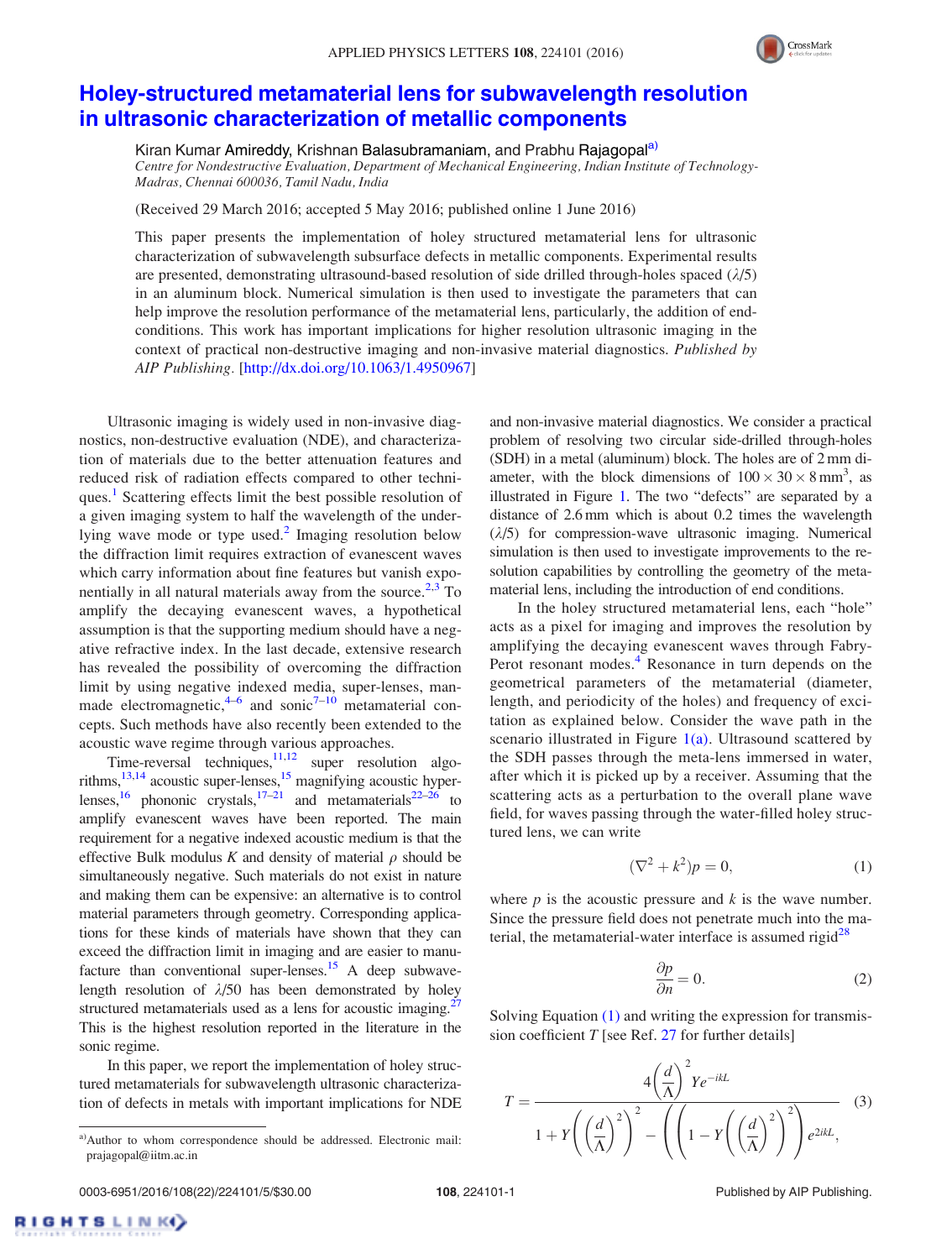

where *Y* is the ratio of the wavenumber to parallel momentum,  $d$  is the diameter, and  $\Lambda$  is the periodicity of the hole array of the meta-lens. If length *L* of the meta-lens satisfies the following condition, the waves bouncing between the holes experience Fabry-Perot resonance

$$
L = \frac{m\lambda}{2n},\tag{4}
$$

where *m* is an integer,  $\lambda$  is the wavelength of the wave used for imaging, and *n* is the refractive index.

At the Fabry-Perot resonance condition, the transmission coefficient becomes 1 and hence the meta-lens transfers all the waves (including evanescent waves) from the object plane (input surface) to the image plane (output surface) without any loss.

Figure  $1(c)$  shows the geometry of the holey-structured meta-lens used for the experimentation. The dimensions of the lens were  $60 \times 50 \times 45$  mm<sup>3</sup>, with subwavelength periodic holes of size  $d = 1$  mm, and a square lattice of period  $\Lambda = 2$  mm. The meta-lens was made using the selective laser sintering process (obtained from ARCI, Hyderabad, India; see http://www.arci.res.in/).

Immersion scan in the through-transmission mode was used in experiments. A commercial 500 kHz central frequency piezoelectric transducer (Panamatrics V318, GE measurement & Control) was used for excitation. The excitation is applied as a 3 cycle Hanning windowed tone-burst signal provided through the RITEC 4000 Pulser-Receiver (Ritec Inc., USA). An aluminum block  $(100 \times 30 \times 8 \text{ mm}^3)$ with two subwavelength side-drilled holes is immersed in water, placed perpendicular to the transducer at a distance of 100 mm in front of it, as shown in Figure 2. Waves scattered from the SDH pass through the lens and are received by



FIG. 2. Photograph of the experimental setup.

FIG. 1. (a) Illustration of the problem studied for analysis. (b) Cut section of aluminum block with the details of defects presented in it. (c) Photograph of the holey-structured metamaterial lens with dimensions added.

using a Polytec fiberoptic vibrometer (Polytec GmbH, Germany) consisting of an independent OFV-130 optical scanning sensor head and an OFV-551 controller. The output from the controller is fed to a computer through an Agilent DSO 7012B digital storage oscilloscope. A thin retroreflective tape was attached on the surface of the immersion tank at the spot illuminated by the laser point so as to enhance the optical back-scattering from the laser beam. This fiber optic head was translated across the immersion tank through a National Instruments PCI 7330 (NI Inc., USA) motion controller to receive the signals at a regular intervals of 0.5 mm to complete a B-scan (line scan).

After performing the line scan, the maximum amplitude is obtained from each A-scan (on time trace) and plotted against receiving position, as shown in Figure 3. (Simulation results mentioned in Figure 3 are explained later in this paper.) The grey-colored rectangular boxes indicate the real or actual position of the defects (2 mm holes separated by a distance of 2.6 mm which is about  $\lambda/5$  for a frequency of 500 kHz) present in the aluminum block. We find that at the exact defect locations, the signal transmitted by the metamaterial lens shows a strong decrease in amplitude. The positional distance between the amplitude minima in the experimental result is very close to the actual value in the sample. The results demonstrate that the holey-structured metamaterial lens helps to effectively resolve subwavelength  $(\lambda/5)$  spaced holes in the aluminum block in the ultrasonic regime.

In order to demonstrate the practical attraction and ease of use of this approach, a meta-lens was also constructed by making use of plastic straw tubes sourced off-the-shelf, of size 2 mm in diameter and 60 mm in length as shown in Figure 4(a). This meta-lens was used for subwavelength ultrasonic imaging of two rectangular holes of width 2 mm, separated by 3 mm (which is  $\lambda/5$  for a central frequency of 100 kHz in water media) in a thin sheet of paper as illustrated in Figure 4(c).

The maximum amplitude variation is plotted against receiver positions, as shown in Figure 5. As above, the actual defect locations are indicated by grey colored rectangular boxes in the plots, and we observe effective defect resolution with the help of the meta-lens.

For electromagnetic waves<sup>15</sup> and acoustic waves,  $3$  it has been shown that for effective resolution, the periodicity of the array of the holes in the metamaterial lens should be much smaller than the wavelength of the wave used for the imaging.<sup>3,20</sup> With the help of a commercially available finite element (FE) package, $2^9$  we conducted further studies to show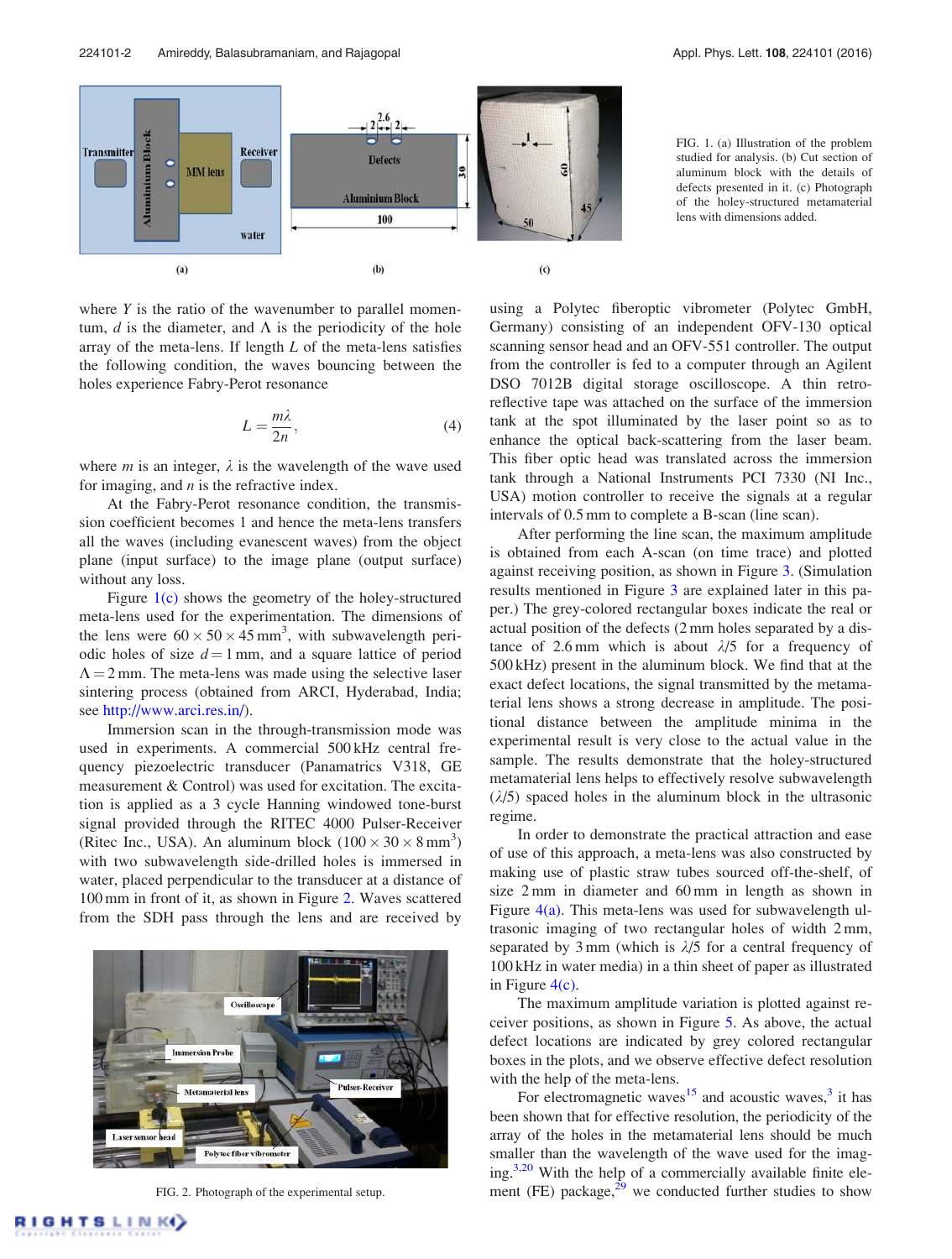$\mathbf{1}$ 

 $0.4$ 

 $0.2$ 

**S** 

Amplitude



FIG. 3. Experimental and simulated results for normalized amplitude variation with the measurement position across the sample. The two rectangular boxes represent the position of the two subwavelength  $(\lambda/5)$  spaced defects in the aluminum block.

FIG. 4. (a) Photograph of the metalens constructed with plastic straw tubes; (b) experimental setup; and (c) illustration of subwavelength spaced holes in a paper of thickness 5 mm.



FIG. 5. Experimental results for normalized amplitude variation with the measurement position across the sample with and without the plastic straw tube assembly meta-lens. The two rectangular boxes represent the position of the two subwavelength  $(\lambda/5)$  spaced defects in a thin sheet of paper.

that the resolution of the meta-lens is improved for smaller hole diameter (0.5 mm) and period (1 mm). A 2-D FE model was created with dimensions  $200 \times 110$  mm<sup>2</sup>, chosen to avoid reflections from the model boundaries. The overall model consists of one part each for the defective sample and the metamaterial immersed in water, respectively, as shown in Figure 6. For both parts, 4-noded quadrilateral mesh with a seed size of 0.15 mm (which is about  $\lambda$ /20 for 500 kHz in water for mesh convergence $30$ ) was used. For the model of the defective sample, mechanical properties of aluminum were assigned, with Young's modulus  $E = 69$  GPa, density  $\rho = 2700 \text{ kg/m}^3$ , and Poisson's ratio  $v = 0.334$ . For simulating



FIG. 6. Snapshot of FE model with mesh.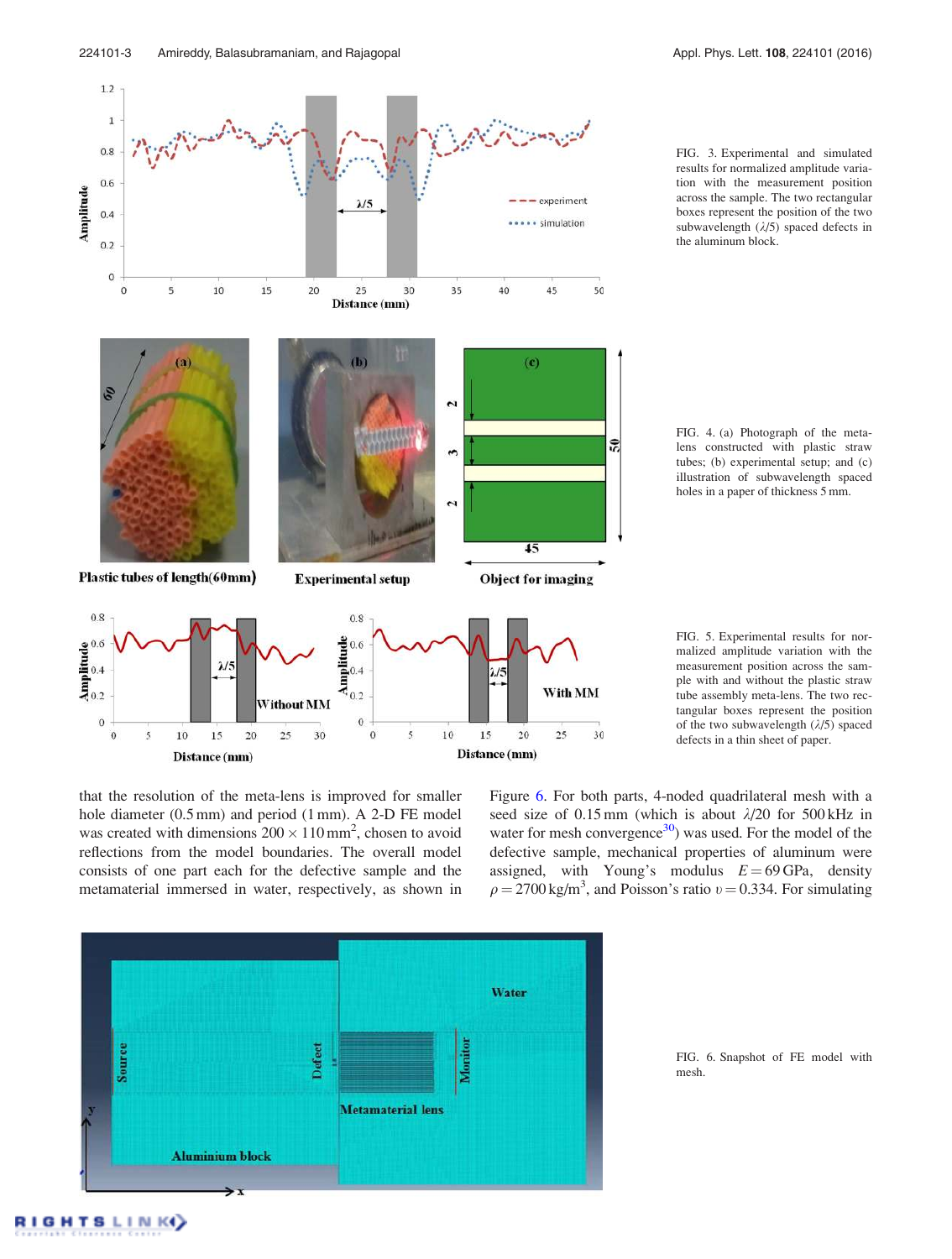



FIG. 7. Simulated results of normalized amplitude variation with the measurement position across the sample, for different hole diameter values. The two rectangular boxes represent the position of the two subwavelength  $(\lambda)$ 5) spaced defects in the aluminum block.



FIG. 8. Different kinds of end conditions imparted to the meta-lens for performance analysis (T is transmitter and R is receiver) (a) without end conditions, (b) both sided end conditions, (c) transmitter side end conditions, and (d) receiver side end conditions.

a line scan across the metamaterial immersed in water, a 2-D model of size  $240 \times 120$  mm<sup>2</sup> was created and assigned water (acoustic medium) properties, with density  $\rho = 1000 \text{ kg/m}^3$ and Bulk modulus  $K = 2.2$  GPa. A 2-D holey structured metamaterial of length 45 mm with a hole thickness of 1 mm and a periodicity of 2 mm is realized by setting rigid (pressure is zero) boundary conditions on selected nodal lines.

The two parts were so created as to have a common boundary and during assembly a tie constraint is given at the interface to allow for the wave propagation from aluminum sample into the metamaterial. Waves are generated in the model by exciting the left boundary of the aluminium sample in the "x" direction with nodal forces consisting of 3 cycle Hanning windowed tone burst signals centered at 500 kHz. Ultrasonic wave propagation in the sample is then simulated using the explicit FE algorithm provided in the commercial package. $2^9$  Analysis was run for a total time period of 90  $\mu$ s which is sufficient for longitudinal waves to reach the right end of the whole model. Nodes along a vertical line at a fixed distance from the meta-lens were chosen for monitoring the waves scattered by the circular hole defects in the aluminium sample and transmitted by the meta-lens. The variation of the maximum amplitude obtained from the A-scans with the monitored position is shown together with experimental results presented earlier, in Figure 3. Experimental results agree well with the numerical prediction, thus giving confidence in this simulation approach, and our numerical model. By making use of this model, we showed that the resolution of the meta-lens can be improved by a smaller array of holes with less periodicity: for example, the variation of resolution with meta-lens hole diameter is shown in Figure 7.

Using the same numerical simulation approach and models, we also argue that the resolution of the meta-lens is greatly improved by imparting suitable end conditions. We considered the following four cases for analysis: (i) without end conditions (WOEC), (ii) both sided end conditions (BSEC), (iii) transmitter side end conditions (TSEC), and (iv) receiver side end conditions (RSEC). In all cases, the end-condition consisted of a simple linear taper resulting in a reduction in hole size of 0.5 mm (starting with 1 mm), as shown in Figure 8.

Figure 9 presents the resolution plots for these four types of proposed end conditions. Ultrasonic transmission through the BSEC lens and WOEC lens was not effective (due to low impendence mismatch at the ends), hence the resolution is poor with these types of meta-lenses. With TSEC, the resolution is moderate because all waves scattered from the defects



FIG. 9. Simulated results of normalized amplitude variation with monitoring position, for different end conditions imparted to the holey structured metamaterial lens.

**GHTSLINK**